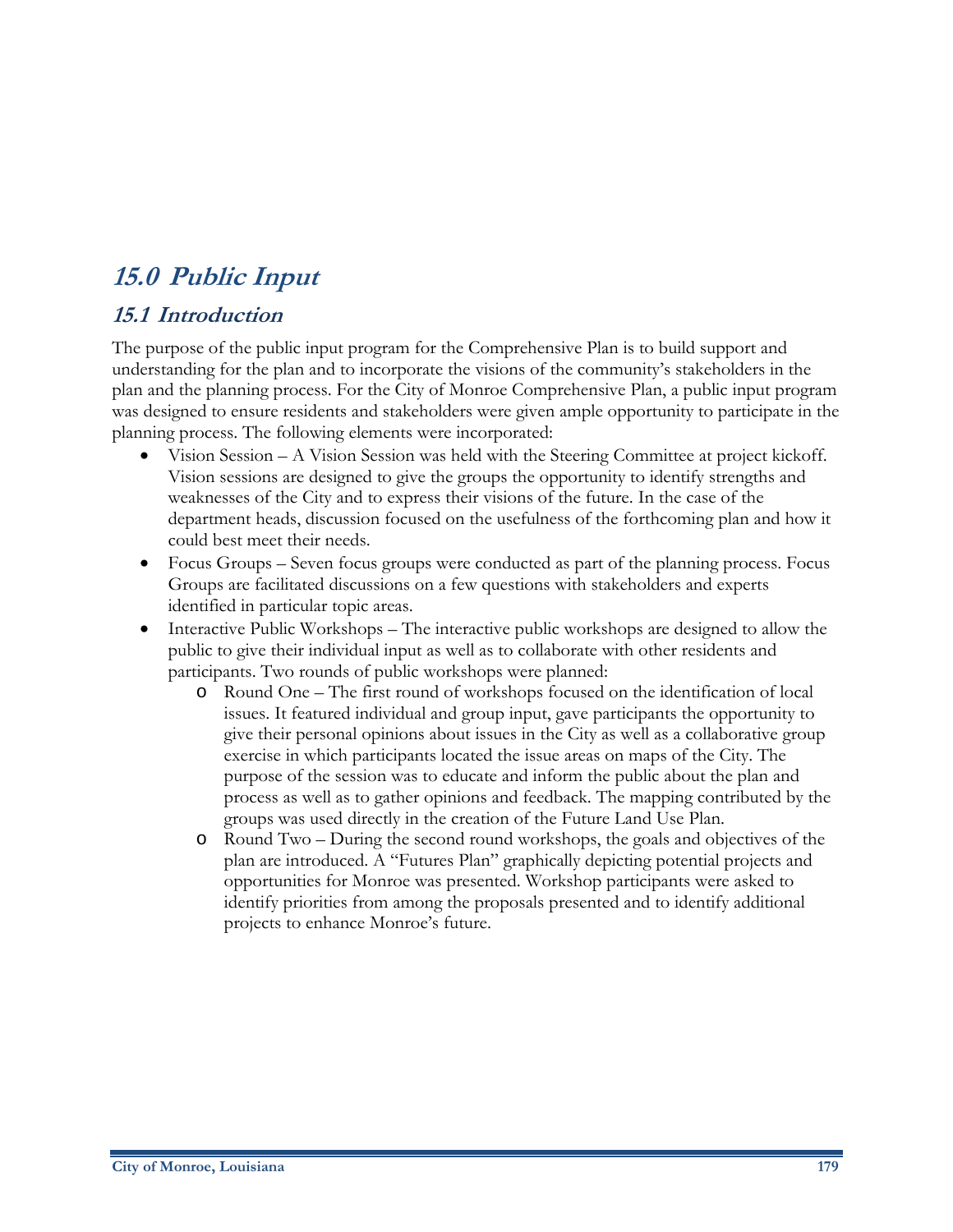Community Survey –  $A$  community survey was mailed to a randomly selected representative number of Monroe households to gain community feedback about a range of community issues. The survey is the only scientifically executed element of the public input program. The survey instrument was developed specifically for the community through consultation with the Steering Committee and is an important indicator of community sentiments. In September 2007, 668 community surveys were mailed to a random sampling of City residents. There was a lower than expected response rate, so the Steering Committee decided to have a second mailing of the community survey in order to determine the reliability of the original survey results. In March 2008, the same survey was mailed to 1,500 randomly selected City residents.

The Public Input Element includes synopses of the vision session, focus groups, workshops and survey. A number of interviews were held throughout the planning process with elected and appointed officials, citizens, state and local leaders and others. A volume of correspondence was also received.

## **15.2 Vision Session**

On June 26, 2007, 17 members of the Steering Committee participated in a Vision Session facilitated by the consultant. Two members submitted their responses at a later date. Participants were asked to describe the character of the City of Monroe, their vision for the City in 20 years, the City's strength and its constraints.

Steering Committee members provided varied descriptions of the character of the City. Some focused on its potential for growth. While others focused on its ethnic and cultural diversity, its role as a commercial center, or its size, "a big small town". The contrasting perception between what the community is and what it could be is exemplified by the following statement, "Monroe is a beautiful city and historic community with many opportunities and assets both hidden and obvious, yet divisions and egos slow its potential growth".

Barring all constraints, within 20 years steering committee members envision a united city and region, quality job opportunities that offer living wages and community pride. Monroe in the future is envisioned as "a diverse, thriving community with good infrastructure and a highly educated population", "a community of choice for new residents" and "a magnet which provides opportunity for all to progress".

When asked to list the City's most important opportunities and/or potentials, committee members' most frequent responses were the river, the institutions of higher education and beautification of the City. The City's most frequently identified constraints and/or obstacles that need to be addressed were divisions among residents, the poor image/appearance of the community and lack of good paying job opportunities.

Committee members noted the following special issues, among others, that should be addressed as the Comprehensive Plan is developed: lack of unity within the community, racial and economic divisions within the community and dissatisfaction with community leaders.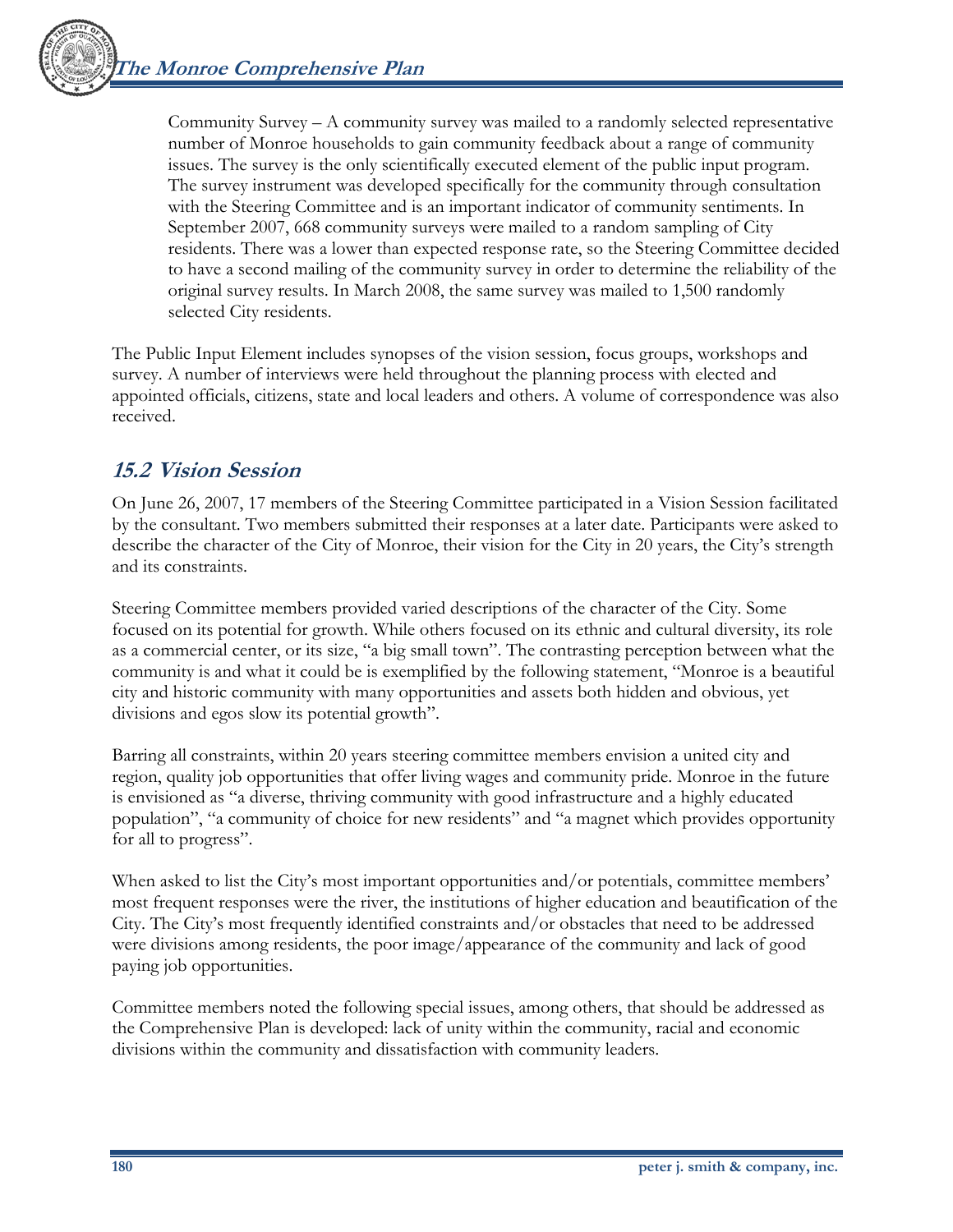## **15.3 Focus Group Summaries**

Six Focus Groups session were held as part of the planning process, on June 26 and 27 and August 14, 2007. Focus Groups are facilitated discussions on a limited number of questions for discussion. Questions were posed to Focus Group participants about the character of Monroe, the focus the community should have over the next 20 years and the opportunities and challenges in the City. Discussion topics and participants were identified with the help of the Steering Committee.

The purpose of these sessions is to gather the reflections and insights on the character of the City of Monroe and perspectives on the unique challenges and opportunities facing the City. The Vision Sessions inputs are used along with the other sources of public input to assist in the identification of matters of special concern within the City. The opinions and views expressed during these and other public input sessions help to lay the basis of the goals and objectives for the plan which express the vision of the future for the City of Monroe. These sessions also help alert the consulting team to issues of special concern about which they may not have been aware.

## Economic Development

Ten individuals were invited to the Economic Development Focus Group held on June 26 and eight attended. Participants described Monroe as a diverse city with potential. Participants noted positive aspects of the community, but also indicated that the City remains "held back" by social issues. One participant described Monroe as "a city in need of a catalyst to bring about positive compromise on issues which have divided us."

When asked what the City's economic development focus should be over the next 20 years participants suggested: downtown development, development of the Ouachita River as an asset, education and labor force development, improvement of economically depressed areas of the City, quality of life aspects, property maintenance and litter abatement, maximizing the University resources, commercial redevelopment where infrastructure already exists, developing resources for an aging population and small business and retail development.

Participants noted a number of opportunities for economic development in the City such as developing the Ouachita River as a destination, improving the downtown, improving the South side, emphasizing the Zoo and other cultural and historic assets in Monroe, utilizing the University and developing drug manufacturing and distribution centers to capitalize on the College of Pharmacy and retail development.

Among the challenges mentioned by participants were: lack of self esteem, lack of pride, lack of discipline in the youth population, a need to consolidate the two school systems, overcoming mistrust in our community, healing divisions in the community, interregional competition, transportation issues, improving communication, poverty, attracting industry and preparing youth with readily usable skills.

## Education

Nine individuals were invited to the Education Focus Group held on June 27 and four attended. Participants described Monroe as a diverse city with a "small town" atmosphere that is rich in cultural activities. While participants noted that the City is economically challenged, it was also said to have potential as the hub for all Northeast Louisiana with great educational potential.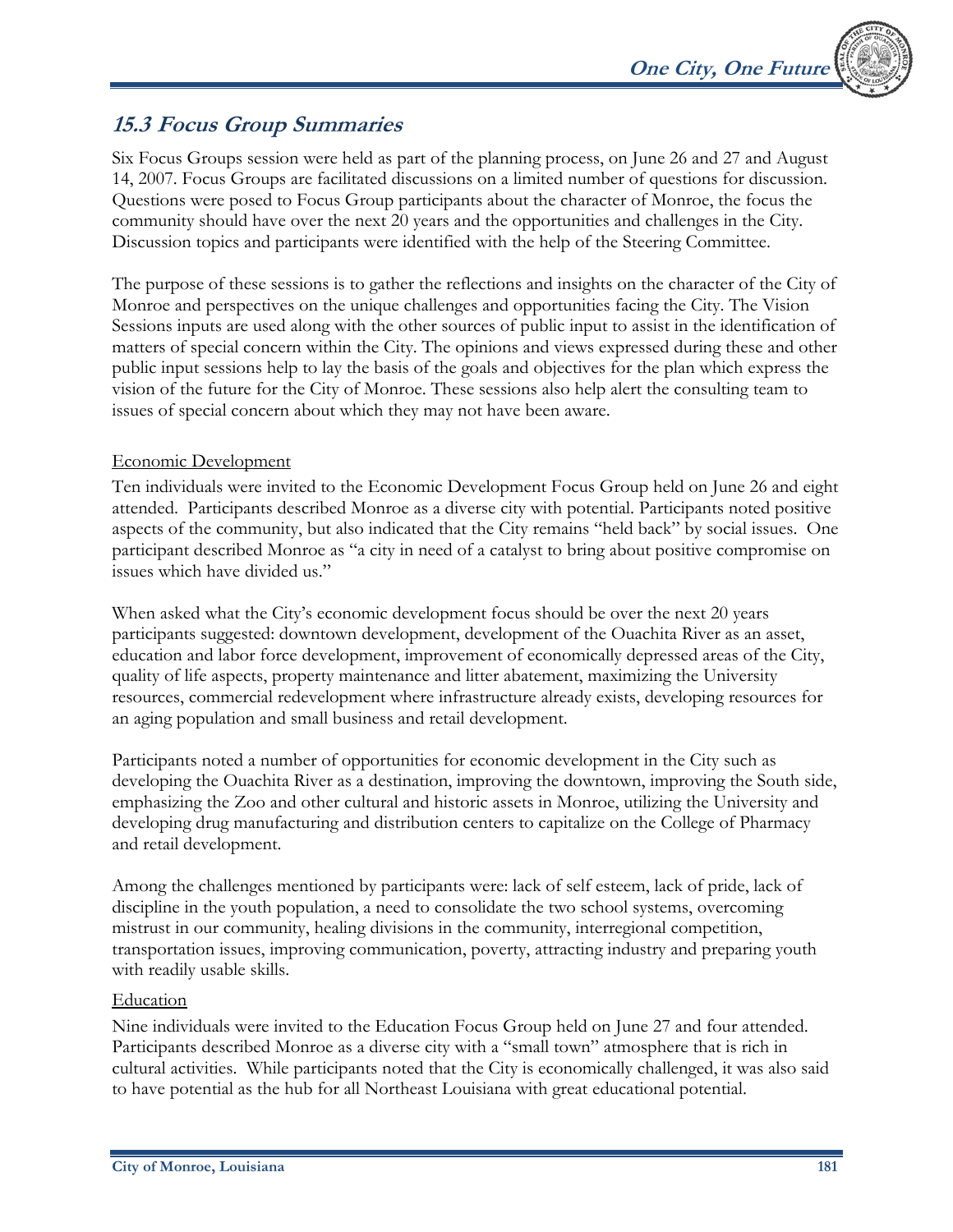When asked what the City's educational focus should be over the next 20 years participants suggested: providing a "seamless educational process" for grades K-12 and beyond; workforce training; improving graduation rates, literacy rates and college readiness; providing high school technical programs; providing year-round educational programs for all citizens and developing cooperation and coordination between parish and city school systems.

Participants noted a number of opportunities for education in Monroe including: providing alternative degree programs beginning at the high school level, universal pre-school, schools close to everyone's home, job fairs/shadowing/internships, getting parents involved, higher education opportunities (Community College, Vocational School, Technical College, ULM, LaTech, GSU), developing civic responsibility in all residents, developing leaders and providing trade school opportunities in high school.

Among the challenges mentioned by participants were: communication, collaboration, cycle of poverty, lack of emphasis on the need for higher educational attainment, parental involvement, stigma associated with two-year college/technical school, addressing issues of race and poverty, willingness to actively consolidate into one school system and an uneducated/under educated adult workforce.

## **Transportation**

Of the 11 individuals who were invited to the Transportation Focus Group held on June 26, nine attended. Participants described Monroe as a good place to live but one that needs both improvement and a commitment to improvement. The City was also characterized as the hub of Northeast Louisiana that retains a small town atmosphere.

When asked what the City's transportation focus should be over the next 20 years participants suggested: constructing both a north and a south bridge, more interchanges and overpasses, new airport/airport terminal, a loop within Monroe that's tied to a loop for the entire Parish, better north/south access, more buses that run later and to more areas and a fully operational Ouachita Port. The need for more sidewalks and wider streets in south Monroe, connections to Amtrak, decreasing traffic deficiencies on Highway 165 and a local option gasoline tax were also mentioned.

Among the challenges mentioned by participants were: limited funding, gas expenses, bringing government and people together, federal regulations regarding railroads, rail crossings and increase rail traffic, city and state ordinances, getting people to come out to public meetings and providing public transit outside of the City.

### Historic and Cultural

Eleven individuals were invited to the Historic and Cultural Focus Group held on June 27 and six attended. Participants described Monroe as a center for economics, arts and culture that has a lot to offer, those cultural resources are being threatened because they are unrealized and unappreciated.

When asked what the City's historic and cultural focus should be over the next 20 years participants suggested: preservation of historic sites and buildings, education, cultural events, the university as a resource, planning with concrete results, adaptive reuse, maintaining the Civic Center and providing programs to protect cultural activities.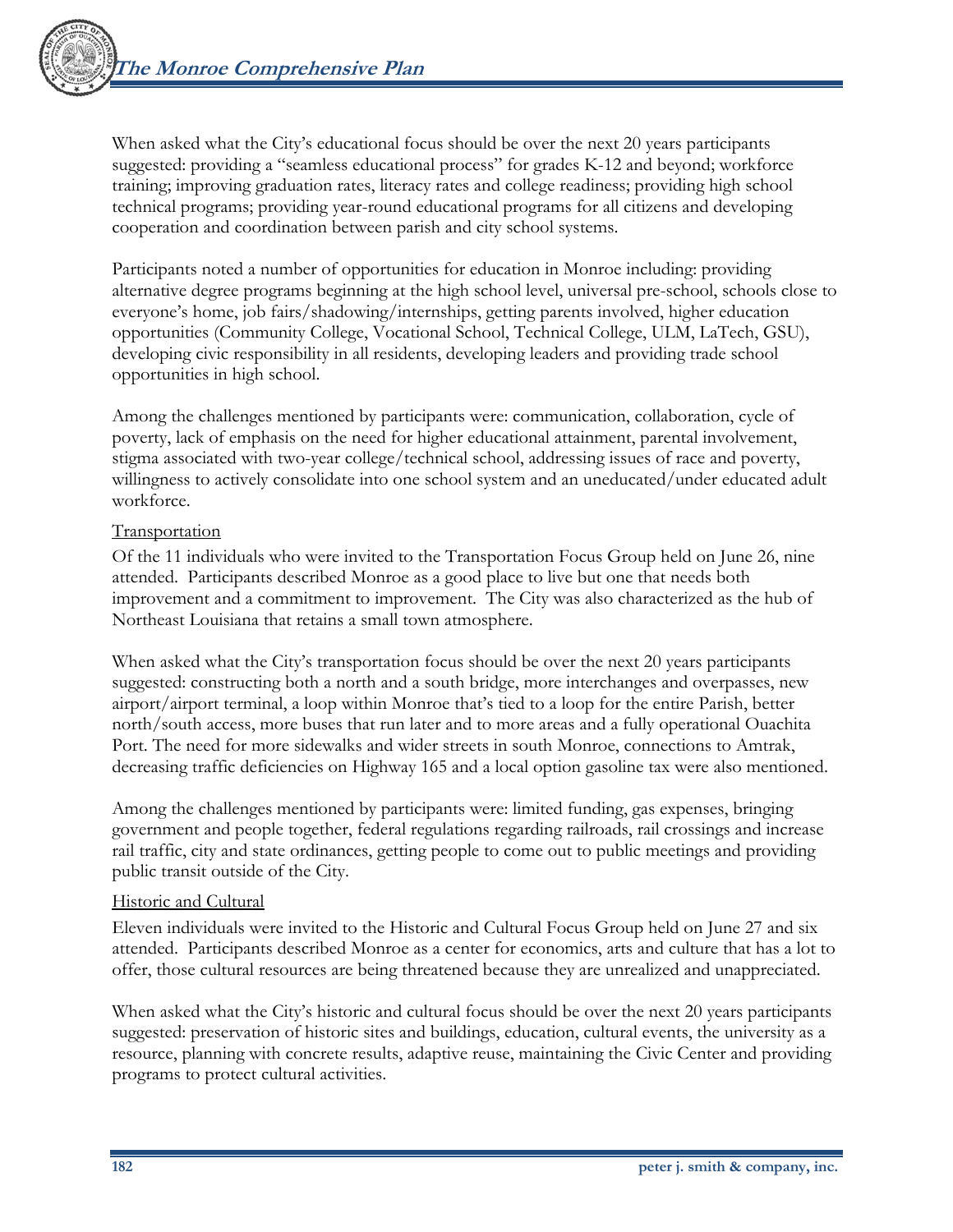Participants noted a number of opportunities for historic and cultural resources in Monroe including: recognizing the assets the City has, resource coordination, the Ouachita River, marketing the City's historic and cultural resources, developing a museum district and urban core infill development.

Among the challenges mentioned by participants were: educating the public on the historic and cultural assets in Monroe, developing revenue sources, recognizing the importance of historic and cultural resources to the quality of life, lack of coordination and commitment, the need for professional management, building a cohesive plan and the repair and upkeep of structures. Other issues cited by participants included intelligent zoning, planning, landscape and consistent enforcement of sign standards.

## Housing

The Housing Focus Group was held on June 27. Twelve individuals were invited and nine attended. Participants generally described Monroe as a place with potential. It is perceived as being a good place to raise a family, live, work and retire that is full of Southern hospitality yet poverty stricken and facing challenges in the areas of housing, infrastructure and services.

When asked what the City's housing focus should be over the next 20 years participants suggested: increasing safe affordable housing, increasing homeownership, eliminating blight, providing more retirement housing and enacting legislation to address abandoned property.

Participants noted a number of opportunities for housing development in Monroe including: Low Income Housing Tax Credits, upgrade of old housing stock, non-profit - government partnerships, becoming a certified retirement community, rebuilding existing neighborhoods, initiatives for the south side of Monroe, annexation and homeowner training.

Among the challenges mentioned by participants were: funding, jobs, politics, lack of a comprehensive plan, implementing a comprehensive plan, racial and class issues, negativity, communication and cooperation, poverty, uneducated/unprepared labor force, absentee ownership and how to handle adjudicated properties.

Other issues cited by participants included a need to include the youth population in the planning process.

## Parks and Recreation

The Parks and Recreation Focus Group held on June 27. Of the 10 people invited, one attended, the Director of the Parks and Recreation Department. Rather than conducting a focus group session the Director was interviewed regarding issues affecting his department. The director discussed the need for a park and recreation master plan, the department's goal of becoming accredited with the National Parks and Recreation Association and the need for additional staff and funds.

As a result of the poor turnout for the Parks and Recreation Focus Group, the focus group was conducted a second time. Ten individuals were invited to a meeting on August 14 and three attended. Participants described Monroe as a great place to live that tries to provide activities and programs for its residents, but that lacks cohesive pride. Participants felt that the City needs to refocus on the needs of citizens of all ages and backgrounds in terms of parks and recreation programming.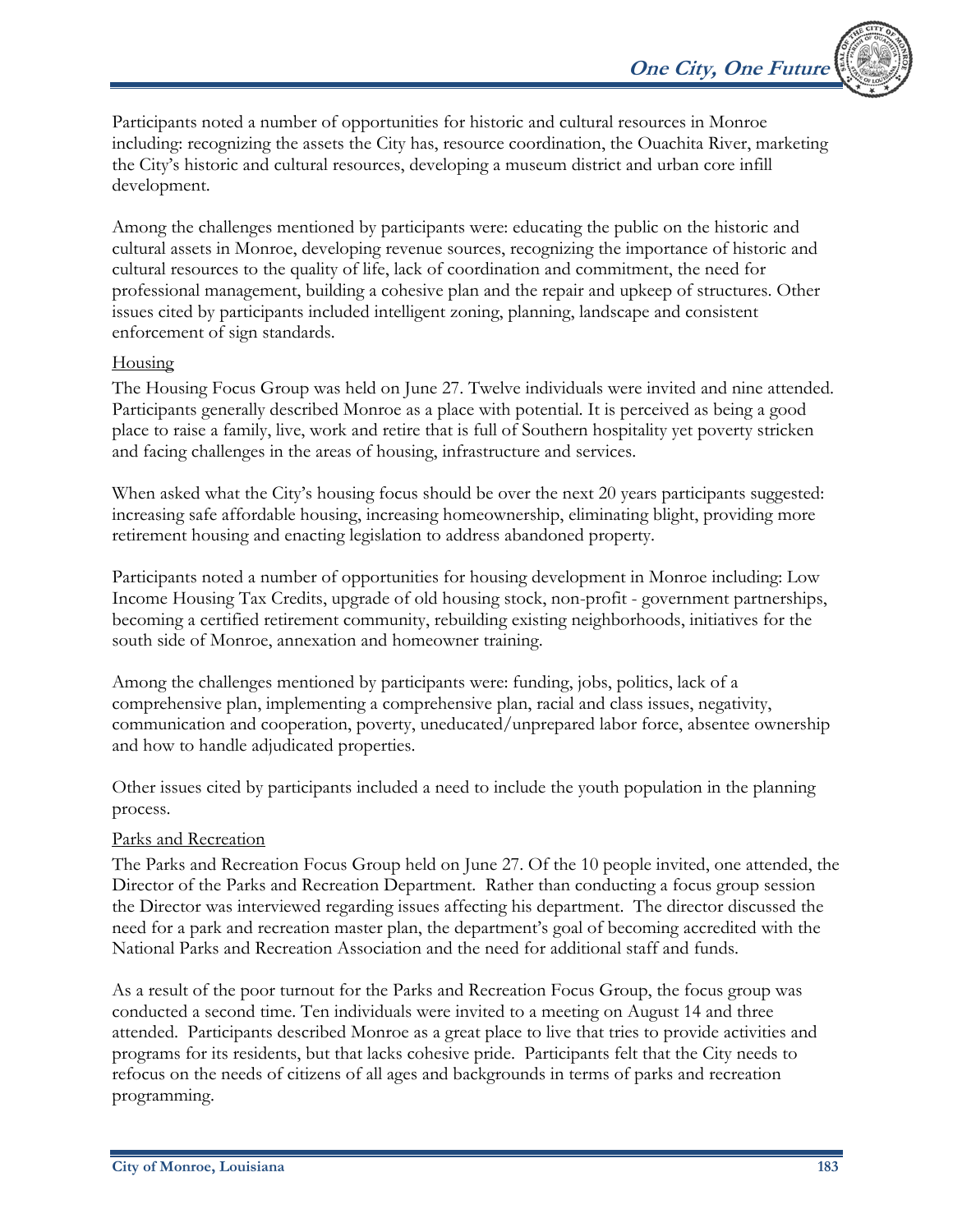

### Youth

The Youth Focus Group was held on December 11 and there were 11 participants. We asked to describe Monroe, the close knit feel of the community and limited things to do were the most frequently mentioned points. One participant described the City as having "some really beautiful places but also some that could use serious improvement."

Suggested areas to focus on over the next 20 years included increasing job/economic opportunities, cleaning up and beautifying the City, improving education and increasing the cultural and recreational activities in the City.

Important opportunities or potentials included the local education facilities (colleges and high school), the people and the traditions/charm of the area. Identified challenges were crime issues, lack of job opportunities and the mindset of residents.

Most participants indicated that they did not plan to stay in Monroe. The reason most often given was lack of local opportunities in their chosen career path. However, several expressed an interest in helping the City improve.

## **15.4 Community Survey**

In September 2007, 668 community surveys were mailed to a random sampling of homeowners and renters in the City of Monroe. Respondents were asked to provide information about themselves and to answer questions in the areas of community and government services; community identity and design; land use; culture, history and education; transportation and circulation, environment; recreation; and economy and business services.

There was a lower than expected response rate (17% or 106 responses) to the community survey. Due to the low response rate, the Steering Committee decided to have a second mailing of the community survey in order to determine the reliability of the original survey results.

In March 2008, the same survey was mailed to 1,500 randomly selected homeowners and renters in the City of Monroe. Recipients of the first survey mailing were eliminated from the second sampling pool. The second mailing had a 14% response rate (208 responses). Despite the low response rate, the similarity of results from the two sampling provided increased confidence in the reliability of the results. The following summary discussion reflects an aggregation of the responses from the two survey mailings.

In should be noted that while the survey was randomly distributed, the sample collected by those that responded is not a random representation of the City of Monroe. There is a certain degree of sample bias inherent in all mail-back surveys, due to the fact that a certain segment of the population chooses not to respond. Typically, those who respond to this type of survey are better educated and/or politically motivated.

#### Personal Information

As indicated in the table that follows, respondents to the survey were primarily home owners, who lived in one or two person households without any children under the age of 18, worked in Monroe and possessed an Associate's degree or higher. The highest percentage of responders had annual household incomes that ranged from \$10,000 to \$29,999.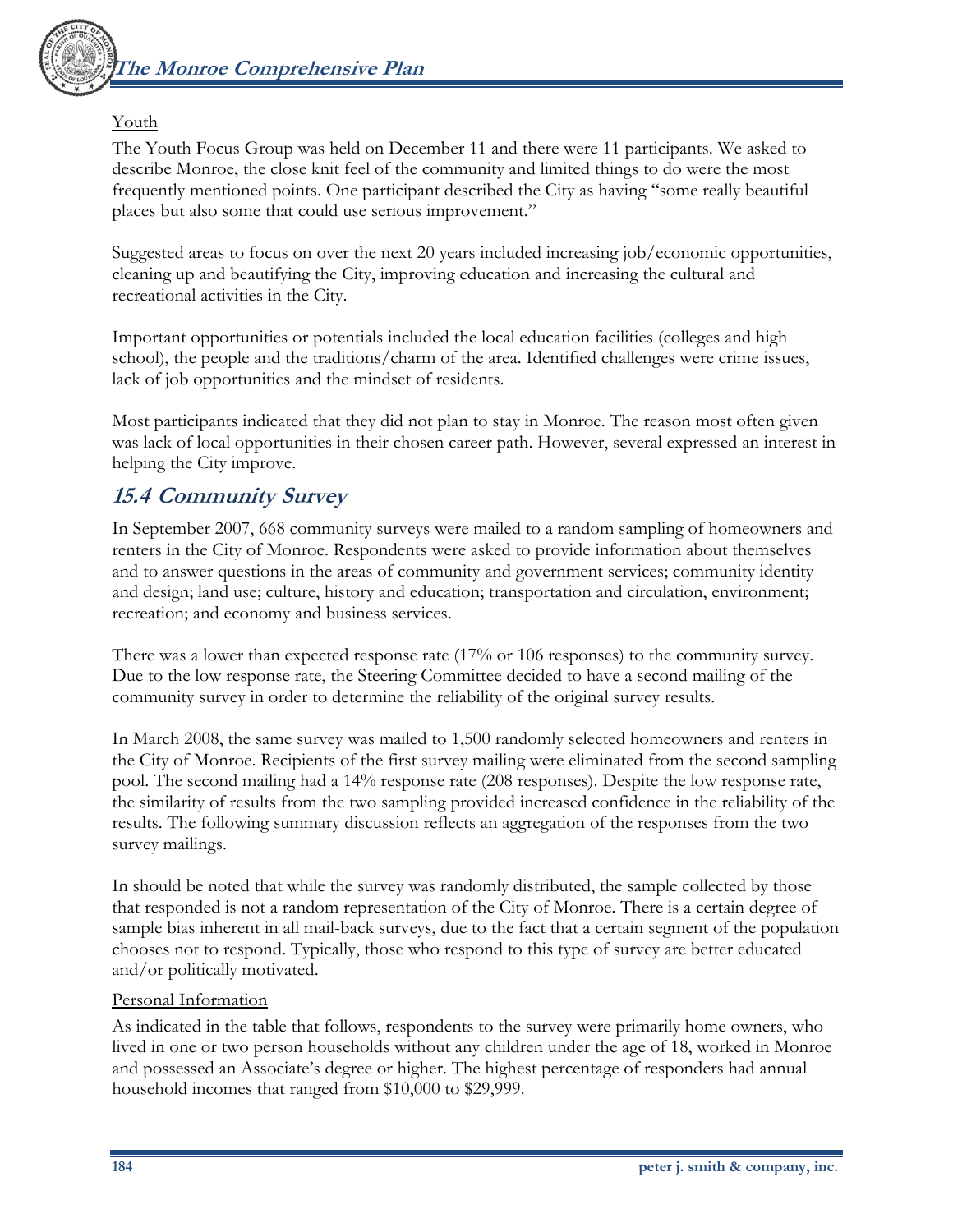| How many <b>adults</b> (18 or older) are living                            | 1                              | 2                      | $3 - 5$               | 6 or more                   |                            |                                                                |             |
|----------------------------------------------------------------------------|--------------------------------|------------------------|-----------------------|-----------------------------|----------------------------|----------------------------------------------------------------|-------------|
| in your residence, including yourself?                                     | 40.8%                          | 44.7%                  | $14.5\%$              | $0.0\%$                     |                            |                                                                |             |
| How many children (under 18) are living                                    | $\bf{0}$                       | 1                      | 2                     | $3 - 5$                     | 6 or more                  |                                                                |             |
| in your residence?                                                         | 73.4%                          | 11.7%                  | 11.7%                 | $3.2\%$                     | $0.0\%$                    |                                                                |             |
|                                                                            | $18 - 20$                      | $21 - 30$              | $31 - 40$             | $41 - 50$                   | 51-65                      | 65 plus                                                        |             |
| What is your <b>age</b> ?                                                  | $1.0\%$                        | $9.9\%$                | 13.9%                 | 15.5%                       | $30.4\%$                   | $29.4\%$                                                       |             |
|                                                                            | Own                            | Rent                   |                       |                             |                            |                                                                |             |
| Do you <b>own or rent</b> the Monroe<br>residence in which you are living? | 72.3%                          | 27.7%                  |                       |                             |                            |                                                                |             |
|                                                                            | Yes                            | N <sub>o</sub>         | Retired               |                             |                            |                                                                |             |
| Do you work in Monroe?                                                     | 51.9%                          | $17.0\%$               | $31.1\%$              |                             |                            |                                                                |             |
| Could you share your annual household                                      | Less<br>than<br>\$10,000       | \$10,000-<br>29,999    | \$30,000-<br>\$49,999 | \$50,000-<br>\$74,999       | \$75,000-<br>\$99,999      | \$100,000-<br>149,999                                          | $$150,000+$ |
| income category?                                                           | $11.6\%$                       | 23.9%                  | 21.8%                 | $16.2\%$                    | $8.5\%$                    | $10.9\%$                                                       | $7.0\%$     |
|                                                                            | <b>Below</b><br>High<br>School | High<br>School<br>Grad | Some<br>College       | <b>Associates</b><br>Degree | <b>Bachelors</b><br>Degree | <b>Masters</b><br>$\Omega$ <sup>r</sup><br>Doctorate<br>Degree |             |
| What is your highest level of <b>education</b> ?                           | $7.5\%$                        | $16.0\%$               | 22.5%                 | $4.2\%$                     | 28.3%                      | 21.5%                                                          |             |

#### **Table 15-1 Survey: Personal Information**

Among respondents, 51% reported they live in 71201, 18% reported they live in 71202 and 31% live in 71203. According to Census data, 41% of residents of Monroe are in 71201,37% are in 71202 and 22% are in 71203.Not all respondents answered the question, and a very few gave zip codes that were wrong, outside the city or are zips codes that exclusively serve post office boxes. Overall,  $80\%$ of respondents gave a correct and useable zip code.

#### Community and Government Services

Survey respondents were asked to indicate their level of agreement with statements about community and government services issues. Approximately 44% of respondents indicated that they feel safe in Monroe and 34% indicated they were satisfied with the value of City services for taxes paid. However, when asked about specific services, 62% of respondents agreed or strongly agreed that they were satisfied with police services, 81% were satisfied with fire services and 72% were satisfied with ambulance services.

|                                                                      | Strongly |          | Agree<br>nor    |                 | Strongly |
|----------------------------------------------------------------------|----------|----------|-----------------|-----------------|----------|
|                                                                      | Agree    | Agree    | <b>Disagree</b> | <b>Disagree</b> | Disagree |
| I feel I know about City services and offices                        | $8.7\%$  | 38.8%    | $30.1\%$        | 17.3%           | $5.2\%$  |
| I feel safe in Monroe                                                | $4.0\%$  | 40.4%    | 22.9%           | $22.2\%$        | $10.4\%$ |
| I am satisfied with the <b>value of City services</b> for taxes paid | $2.5\%$  | $31.4\%$ | 26.8%           | 27.5%           | $11.8\%$ |
| My level of satisfaction with the following services is:             |          |          |                 |                 |          |
| Police                                                               | 15.1%    | 46.4%    | 21.7%           | $10.2\%$        | $6.6\%$  |
| Fire                                                                 | $23.1\%$ | 57.9%    | 17.7%           | $0.7\%$         | $0.7\%$  |
| Ambulance                                                            | $16.7\%$ | 55.5%    | $21.1\%$        | $5.0\%$         | $1.7\%$  |
| <b>Streets</b>                                                       | 3.3%     | 30.3%    | 18.7%           | $30.0\%$        | $17.7\%$ |
| Water and Sewer                                                      | $6.1\%$  | 36.6%    | 21.0%           | 21.7%           | $14.6\%$ |
| Museums and Cultural Facilities                                      | $8.1\%$  | 40.4%    | 31.3%           | $14.1\%$        | $6.1\%$  |
| Parks and Recreation                                                 | 8.7%     | $37.9\%$ | 28.5%           | $17.4\%$        | $7.4\%$  |

## **Table 15-2 Survey: Community & Government Services**

**Neither**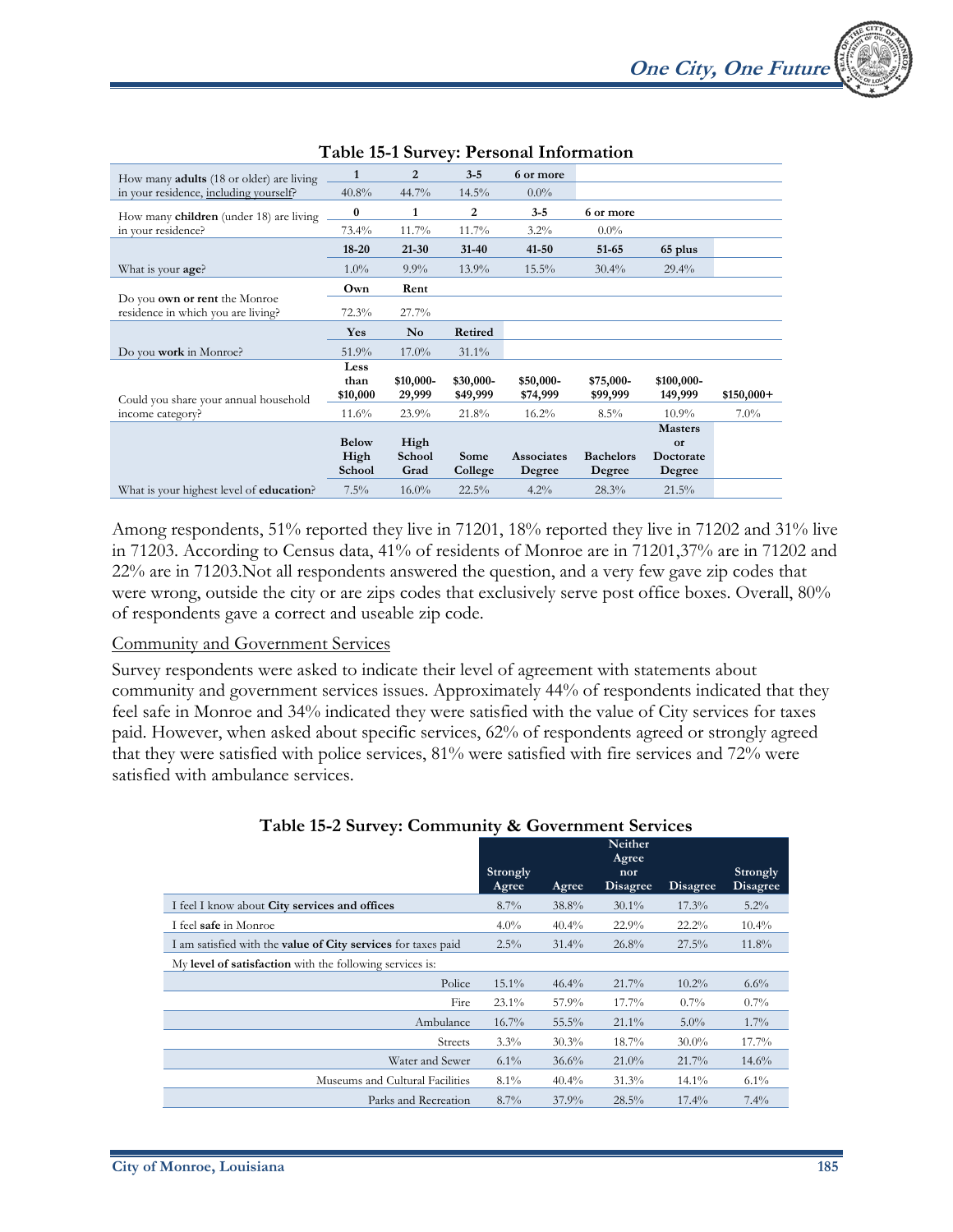Location of respondents and their level of agreement with the statement "I feel safe in Monroe" are evenly distributed. No clear picture of whether or not residents feel safe emerges because so many respondents stated no opinion one way or another.

Among respondents who live in 71201, 46% agreed or strongly agreed with the statement and 37% disagreed or strongly disagreed. Among residents of 71202 who responded, 37% agreed or strongly agreed and 41% disagreed or strongly disagreed. Respondents living in 71203 had the highest proportion agreeing or strongly agreeing with the statement; 49% agreed or strongly agreed while 38% disagreed or strongly disagreed.

Families that reported household incomes of less than \$30,000 per year and those reporting incomes of more than \$150,000 per year were most likely to agree or strongly agree with the statement "I feel safe in Monroe." However, a low proportion of responses for the upper income bracket makes this response somewhat unreliable.

Respondents from 71203 were less positive than the residents of the other two zip codes on the issue of whether they were satisfied with the value of the services they receive from the city. Among respondents in that area, 56% either disagreed or strongly disagreed that they were satisfied with the value of the services they receive. Residents of the other two areas, 71201 and -02 were less dissatisfied, 40% and 47% respectively. The level of satisfaction with the value of services is 32%, 22% and 35% respectively in zip codes 71201, -02 and -03.

#### Community Identity and Design

Respondents were generally ambivalent about whether or not Monroe had a positive sense of identity. Roughly 45% of respondents either disagreed or strongly disagreed that the City had a positive sense of identity and 25% neither agreed nor disagreed with the statement. However, there was general consensus that the City should encourage commercial development in the six areas named. Among the areas named for encouraging commercial development 82% of respondents agreed with Mid-City/Louisville while 81% agreed with Downtown and 79% agreed with the I-20 Development Corridor.

|                                                                                                |                   |          | Neither<br>Agree       |                 |                             |
|------------------------------------------------------------------------------------------------|-------------------|----------|------------------------|-----------------|-----------------------------|
|                                                                                                | Strongly<br>Agree | Agree    | nor<br><b>Disagree</b> | <b>Disagree</b> | Strongly<br><b>Disagree</b> |
| Monroe has a <b>positive sense of identity</b>                                                 | 5.5%              | 25.3%    | 24.6%                  | 31.4%           | $13.3\%$                    |
| The character and appearance of Monroe's commercial and public<br>buildings is of high quality | $4.0\%$           | 24.0%    | $29.0\%$               | $32.0\%$        | $11.0\%$                    |
| The City should encourage commercial development in the following areas:                       |                   |          |                        |                 |                             |
| Downtown                                                                                       | 42.9%             | $38.1\%$ | $10.2\%$               | $5.1\%$         | $3.7\%$                     |
| South Monroe                                                                                   | $35.0\%$          | 28.7%    | $17.1\%$               | $10.8\%$        | $8.4\%$                     |
| Tower-Armand Corridor                                                                          | $29.0\%$          | 41.7%    | 21.9%                  | $4.2\%$         | $3.2\%$                     |
| I-20 Development Corridor                                                                      | 37.5%             | 41.4%    | $15.7\%$               | 3.6%            | $1.8\%$                     |
| Mid-City/Louisville                                                                            | $39.0\%$          | $43.4\%$ | $14.5\%$               | $2.4\%$         | $0.7\%$                     |
| Airport area                                                                                   | $37.2\%$          | $41.1\%$ | 16.8%                  | $3.9\%$         | $1.1\%$                     |

#### **Table 15-3 Survey: Community Identity & Design**

Overall 45% of respondents overall disagreed or strongly disagreed with the statement "Monroe has a positive sense of identity." Half of respondents living in 71201 disagreed or strongly disagreed with the statement; 47% of respondents form 71202 disagreed or strongly disagreed; respondents from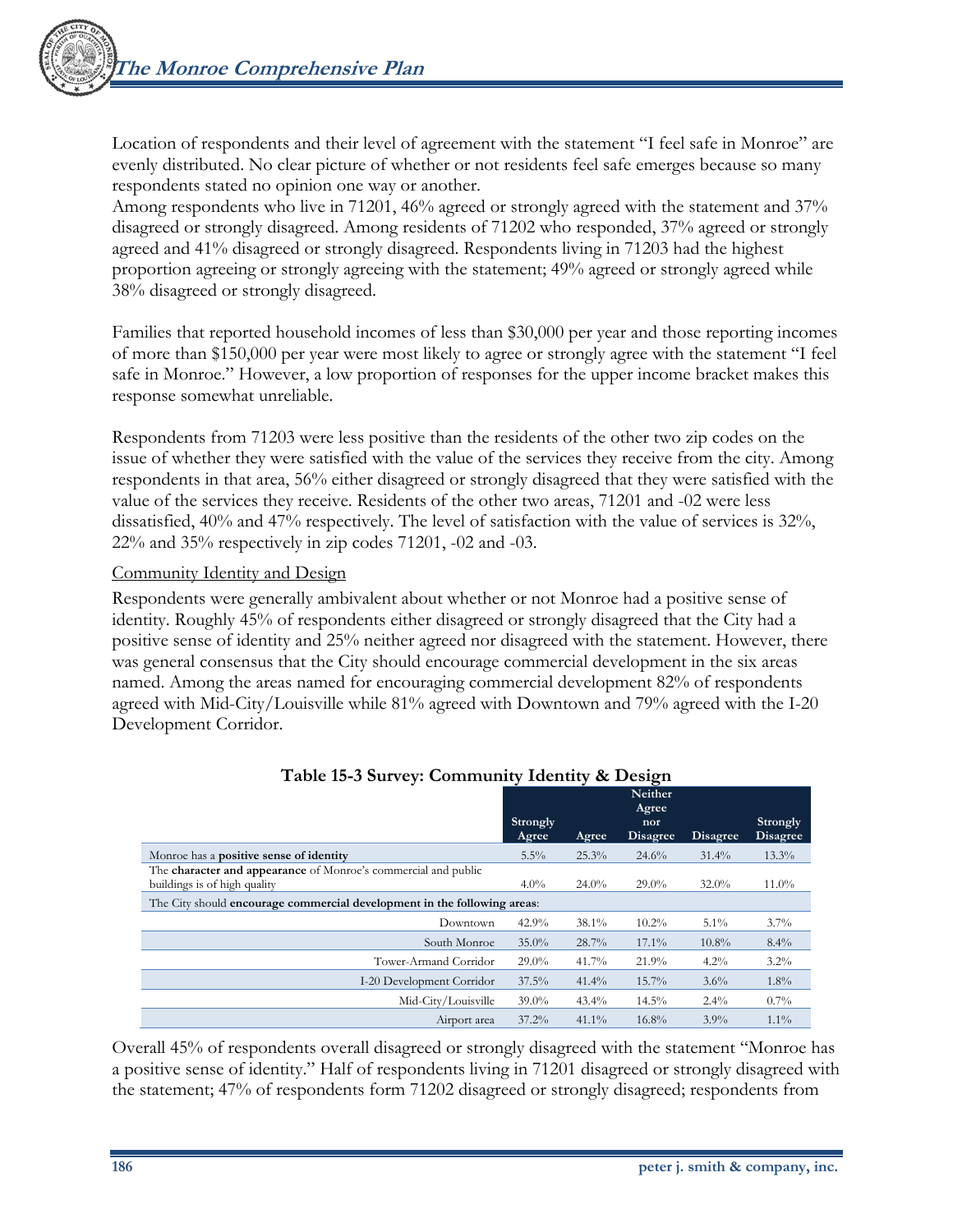71203 had the lowest proportion with a poor view of Monroe's sense of identity: 43% disagreed or strongly disagreed.

As with the respondents' answers level of agreement with the statement "I feel safe in Monroe" respondents' ambivalence is high. The proportion of respondents in 71201, -02 and -03 who had no opinion was 22%, 26% and 28% respectively.

Among respondents who disagreed or strongly disagreed with the statement, 74% disagreed or strongly disagreed that the city has a positive sense of identity. This is a higher proportion (52%) than those who agreed or strongly agreed that they feel safe who also agreed or strongly agreed that the city has a positive sense of identity.

## Land Use

Over 70% of respondents agreed that the City needs to identify areas to redevelop housing but 68% of respondents disagreed that mobile homes should be allowed in residential areas. There was no general consensus as to the appropriateness of the range of housing types; 44% of respondents agreed that the City had a broad range of housing types, 28% neither agreed nor disagreed and 28% disagreed. Most respondents (80%) agreed that land should be available for economic development projects. Roughly 85% agreed that industrial uses should be encouraged compared to 71% for office development, 68% for residential development and 65% for retail space development.

|                                                                        |          |              | Neither<br>Agree |                 |                 |
|------------------------------------------------------------------------|----------|--------------|------------------|-----------------|-----------------|
|                                                                        | Strongly |              | nor              |                 | Strongly        |
|                                                                        | Agree    | <b>Agree</b> | <b>Disagree</b>  | <b>Disagree</b> | <b>Disagree</b> |
| Monroe needs to identify areas to redevelop housing to better          |          |              |                  |                 |                 |
| meet the needs of its residents                                        | $35.0\%$ | $37.1\%$     | $20.1\%$         | $3.7\%$         | $4.1\%$         |
| The City has a <b>broad range of housing types</b> to meet residents'  |          |              |                  |                 |                 |
| needs and is affordable for all incomes                                | $9.7\%$  | $34.1\%$     | $28.4\%$         | 21.7%           | $6.0\%$         |
| There is enough <b>public access to the bayou and river</b>            | $9.0\%$  | $33.4\%$     | 25.8%            | $21.1\%$        | $10.7\%$        |
| The City should encourage <b>more development</b> of:                  |          |              |                  |                 |                 |
| Industrial uses                                                        | 42.5%    | 42.8%        | 12.6%            | $1.4\%$         | $0.7\%$         |
| Offices                                                                | 29.3%    | $42.1\%$     | 24.5%            | $3.3\%$         | $0.7\%$         |
| Retail space                                                           | $28.2\%$ | 36.6%        | 27.8%            | $5.9\%$         | $1.5\%$         |
| Homes                                                                  | $29.1\%$ | 38.5%        | 25.9%            | $5.8\%$         | $0.7\%$         |
| Land should be available for <b>economic development</b> projects      | 39.6%    | $39.9\%$     | $15.6\%$         | 2.8%            | $2.1\%$         |
| Mobile homes <b>should be allowed</b> in residential areas of the City | 10.7%    | 8.4%         | 12.7%            | 21.4%           | 46.8%           |

## **Table 15-4 Survey: Land Use**

Respondents who live in 71202 were less satisfied with the availability and affordability of housing than those of 71201 and -03. Among the respondents from 71202, 40% disagreed or strongly disagreed that "the city h as is a broad range of housing types to meet residents' needs and is affordable for all incomes;" 37% of respondents in 71202 agreed or strongly agreed with the statement. In contrast, 49% of 71203 respondents agreed or strongly agreed there was available and affordable housing, with 28% of these respondents disagreeing or strongly disagreeing; among 71201 respondents, 42% were positive on the question and 25% negative.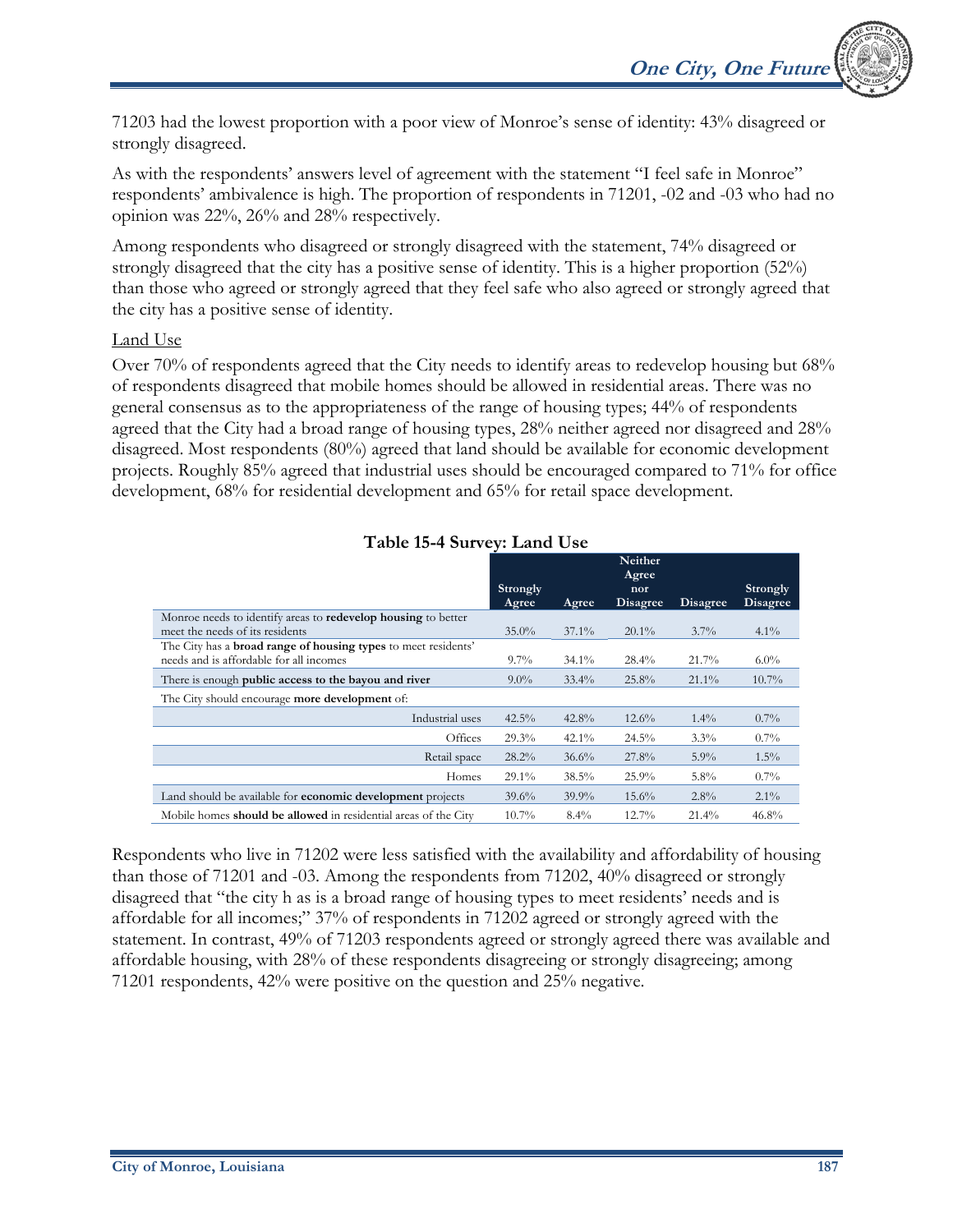

## Culture, History and Education

Respondents generally agreed that cultural facilities (82%) and cultural programs (85%) should be encouraged and that historic and cultural resources (90%) should be preserved. There was also general agreement that public schools should prepare students for further education (96%) yet focus on job readiness (83%).

|                                                                      |                   |          | Neither<br>Agree       |          |                             |
|----------------------------------------------------------------------|-------------------|----------|------------------------|----------|-----------------------------|
|                                                                      | Strongly<br>Agree | Agree    | nor<br><b>Disagree</b> | Disagree | <b>Strongly</b><br>Disagree |
| The City should encourage additional cultural facilities (concert    |                   |          |                        |          |                             |
| hall, theater, museum, zoo)                                          | $43.0\%$          | $39.1\%$ | $11.9\%$               | $4.3\%$  | $1.7\%$                     |
| The City should encourage additional cultural programs (music        |                   |          |                        |          |                             |
| and art programs and instruction, etc.)                              | 41.4%             | $44.1\%$ | $11.5\%$               | $2.0\%$  | $1.0\%$                     |
| Monroe needs to continue to identify and preserve historic and       |                   |          |                        |          |                             |
| cultural resources                                                   | $40.1\%$          | 49.8%    | $9.1\%$                | $0.7\%$  | $0.3\%$                     |
| More needs to be done to help owners preserve their properties       |                   |          |                        |          |                             |
| in Monroe's Historic Districts – Local and National                  | $31.0\%$          | 39.3%    | 25.4%                  | $3.3\%$  | $1.0\%$                     |
| There are enough <b>public libraries</b> in Monroe                   | 20.3%             | 51.5%    | $15.4\%$               | $10.5\%$ | 2.3%                        |
| The public schools should focus on job readiness                     | 42.6%             | 40.3%    | 11.9%                  | 4.6%     | $0.7\%$                     |
| The public schools should prepare students for further education     | 57.5%             | 37.6%    | 3.3%                   | $1.0\%$  | $0.7\%$                     |
| More needs to be done to prevent dropouts                            | $65.0\%$          | 28.4%    | $5.0\%$                | $1.3\%$  | $0.3\%$                     |
| Monroe's many educational institutions work well together to         |                   |          |                        |          |                             |
| coordinate and <b>provide educational opportunities</b> for everyone | 16.3%             | 28.2%    | $30.9\%$               | 17.6%    | $7.0\%$                     |

## **Table 15-5 Survey: Culture, History & Education**

## Transportation and Circulation

Approximately 61% of respondents supported the construction of another bridge across the Ouachita River and agreed that pedestrian safety was an issue in the City. However, there was no consensus about the adequacy of the Monroe Regional Airport (47% disagreed, 32% agreed and 21% neither agreed nor disagreed) and the adequacy of the quality and safety of the City's road system (41% agreed, 30% neither agreed nor disagreed and 29% disagreed). To solve traffic and safety issues, most respondents agreed that funding should be increased for railway underpasses and overpasses (78%), sidewalks (77%) and additional road connections (76%).

#### **Table 15-6 Survey: Transportation & Circulation**

|                                                                                                            | Strongly |          | Neither<br>Agree<br>nor |                 | Strongly        |
|------------------------------------------------------------------------------------------------------------|----------|----------|-------------------------|-----------------|-----------------|
|                                                                                                            | Agree    | Agree    | <b>Disagree</b>         | <b>Disagree</b> | <b>Disagree</b> |
| I support road projects to <b>increase capacity</b> of:                                                    |          |          |                         |                 |                 |
| $I-20$                                                                                                     | 42.9%    | 42.6%    | 11.8%                   | $1.7\%$         | $1.0\%$         |
| <b>US 165</b>                                                                                              | 32.6%    | 41.5%    | $18.4\%$                | $6.4\%$         | $1.1\%$         |
| Highway 15 (Winnsboro and South 2 <sup>nd</sup> )                                                          | 38.8%    | 40.5%    | $13.5\%$                | $5.2\%$         | $2.1\%$         |
| Louisville Avenue                                                                                          | 51.4%    | 32.3%    | $10.1\%$                | $5.2\%$         | $1.0\%$         |
| I support construction of <b>another bridge</b> across the Ouachita River                                  | 28.1%    | $33.1\%$ | 32.5%                   | $3.0\%$         | 3.3%            |
| The City of Monroe public transit system is <b>convenient and affordable</b>                               | 30.8%    | 26.8%    | $33.1\%$                | $6.0\%$         | 3.3%            |
| I support the construction of a new terminal at the Monroe Airport                                         | $10.0\%$ | 22.3%    | 21.3%                   | 29.6%           | 16.9%           |
| The quality and safety of our City road system is adequate for the current<br>population and future growth | 19.3%    | 22.3%    | 30.3%                   | $20.0\%$        | $8.0\%$         |
| Pedestrian safety is an issue/problem in the City of Monroe                                                | $30.4\%$ | $31.4\%$ | 25.3%                   | $9.6\%$         | $3.4\%$         |
| To solve traffic and safety issues, the City should increase funding of:                                   |          |          |                         |                 |                 |
| Sidewalks to connect neighborhoods and/or retail                                                           | $37.4\%$ | $39.1\%$ | 14.9%                   | $6.6\%$         | $2.1\%$         |
| Greenways and trails (pedestrian/bike/walking trails)                                                      | 28.2%    | 32.8%    | 28.9%                   | 5.2%            | 4.9%            |
| Public transportation (bus, trolley)                                                                       | 29.3%    | 36.7%    | $26.1\%$                | 5.3%            | $2.5\%$         |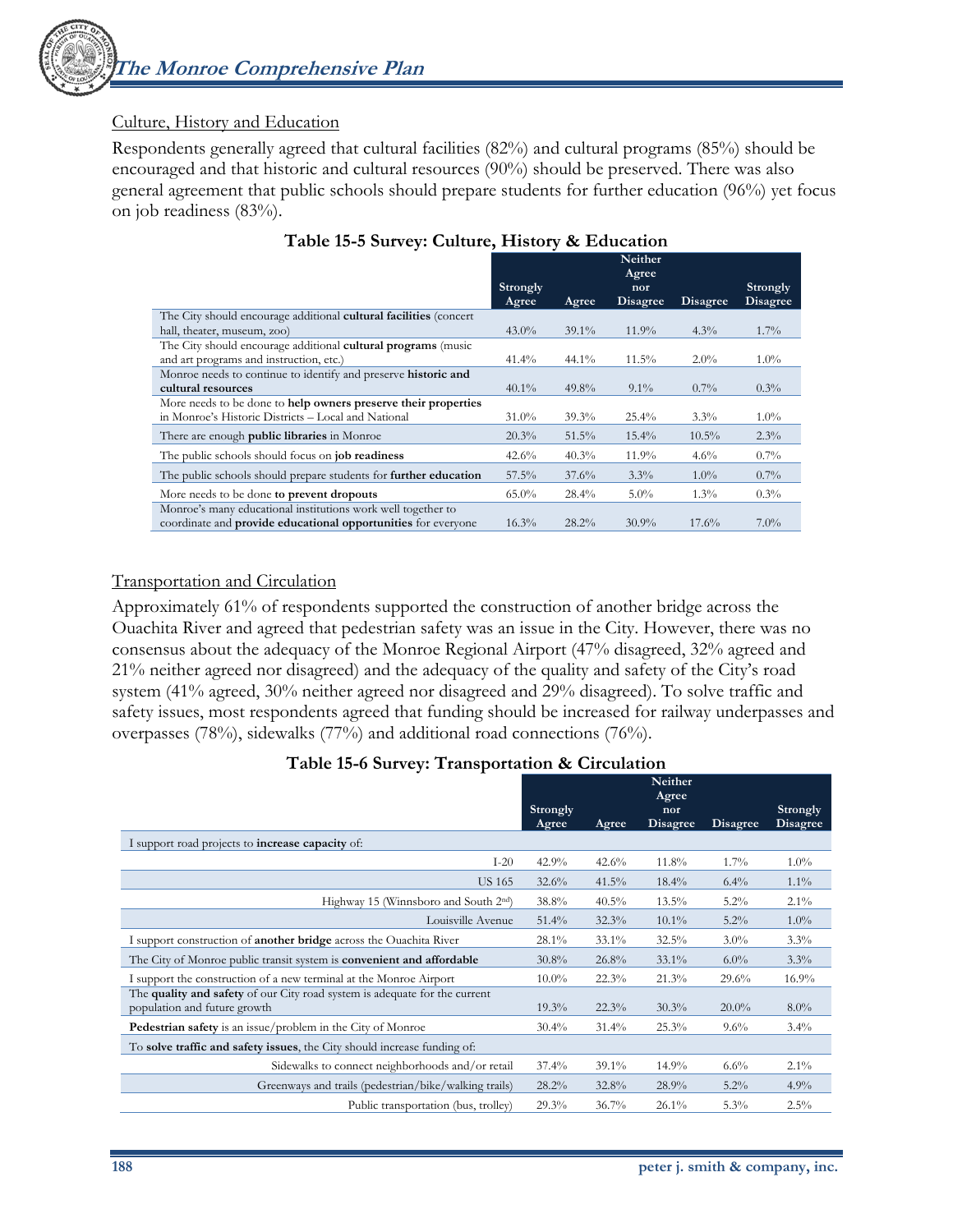|                                    |          |       |          |         | <b>One City, One Future</b> |
|------------------------------------|----------|-------|----------|---------|-----------------------------|
| Additional road connections        | 39.8%    | 35.6% | $18.3\%$ | $4.2\%$ | $2.1\%$                     |
| Railway underpasses and overpasses | $48.2\%$ | 29.5% | $16.1\%$ | $5.4\%$ | $0.9\%$                     |

## **Environment**

The vast majority of respondents agreed that waterfronts, waterways and bayous should be preserved (84%) and that environmentally sensitive lands should be identified and protected (75%). While roughly 66% of respondents disagreed that the City was doing a sufficient job to control litter, there was significant ambivalence in regards to the City's efforts to address noise, light and air pollution. Over 30% of respondents neither agreed nor disagreed that the City was doing a sufficient job address those issues.

|                                                                            | Strongly |          | Neither<br>Agree<br>nor |          | Strongly        |
|----------------------------------------------------------------------------|----------|----------|-------------------------|----------|-----------------|
|                                                                            | Agree    | Agree    | Disagree                | Disagree | <b>Disagree</b> |
| Identifying and protecting Monroe's environmentally sensitive lands        |          |          |                         |          |                 |
| (wetlands, wildlife habitat) should be a priority                          | $37.2\%$ | 37.8%    | $19.1\%$                | $4.2\%$  | $1.7\%$         |
| Development should be planned to preserve waterfronts, waterways and       |          |          |                         |          |                 |
| bayous                                                                     | 44.7%    | $39.0\%$ | 13.6%                   | $1.0\%$  | $1.7\%$         |
| The City is doing a <b>sufficient job</b> to address the following issues: |          |          |                         |          |                 |
| Noise Pollution                                                            | 6.6%     | $25.2\%$ | $32.1\%$                | 22.8%    | $13.4\%$        |
| <b>Light Pollution</b>                                                     | 7.1%     | $29.1\%$ | 41.5%                   | 14.2%    | 8.2%            |
| Air Pollution                                                              | $5.5\%$  | $23.1\%$ | 37.9%                   | 21.7%    | 11.7%           |
| Litter Control                                                             | $4.4\%$  | $17.5\%$ | 12.8%                   | 30.6%    | 34.7%           |
| Appropriate steps are being taken to address erosion, storm water runoff,  |          |          |                         |          |                 |
| and other sources that pollute surface and ground water resources          | 4.9%     | 19.8%    | 44.5%                   | 21.9%    | 8.8%            |

## **Table 15-7 Survey: Environment**

#### Recreation

Most respondents agreed that the Louisiana Purchase Garden and Zoo should be upgraded and better maintained (82%), that there should be more active recreational opportunities (78%) and additional community/recreational facilities (66%).

### **Table 15-8 Survey: Recreation**

|                                                                             |                   |          | Neither<br>Agree |          |                      |
|-----------------------------------------------------------------------------|-------------------|----------|------------------|----------|----------------------|
|                                                                             | Strongly<br>Agree | Agree    | nor<br>Disagree  | Disagree | Strongly<br>Disagree |
| <b>Additional parks</b> are needed in the City                              | 24.9%             | $30.1\%$ | 21.5%            | $18.0\%$ | 5.5%                 |
| The Louisiana Purchase Garden and Zoo needs to be upgraded                  |                   |          |                  |          |                      |
| and better maintained                                                       | $43.5\%$          | $38.2\%$ | $12.0\%$         | $3.3\%$  | $3.0\%$              |
| More passive recreational opportunities (bird watching, nature              |                   |          |                  |          |                      |
| watching) are needed in Monroe                                              | $20.1\%$          | 26.8%    | 41.3%            | $9.7\%$  | $2.0\%$              |
| More active recreational opportunities (hiking, biking, swimming,           |                   |          |                  |          |                      |
| fishing, golfing) are needed in Monroe                                      | $38.0\%$          | 39.6%    | $16.2\%$         | $4.3\%$  | $2.0\%$              |
| Additional community/recreation facilities (baseball/softball,              |                   |          |                  |          |                      |
| soccer, pool, youth center, etc.) are needed                                | 32.3%             | $34.0\%$ | 24.8%            | $6.3\%$  | 2.6%                 |
| More community/recreation programs are needed in Monroe                     | 26.9%             | $33.4\%$ | $30.7\%$         | $5.5\%$  | $3.4\%$              |
| I would be <b>willing to pay more</b> for more/better recreation facilities | 10.8%             | 30.3%    | $29.0\%$         | $17.2\%$ | 12.8%                |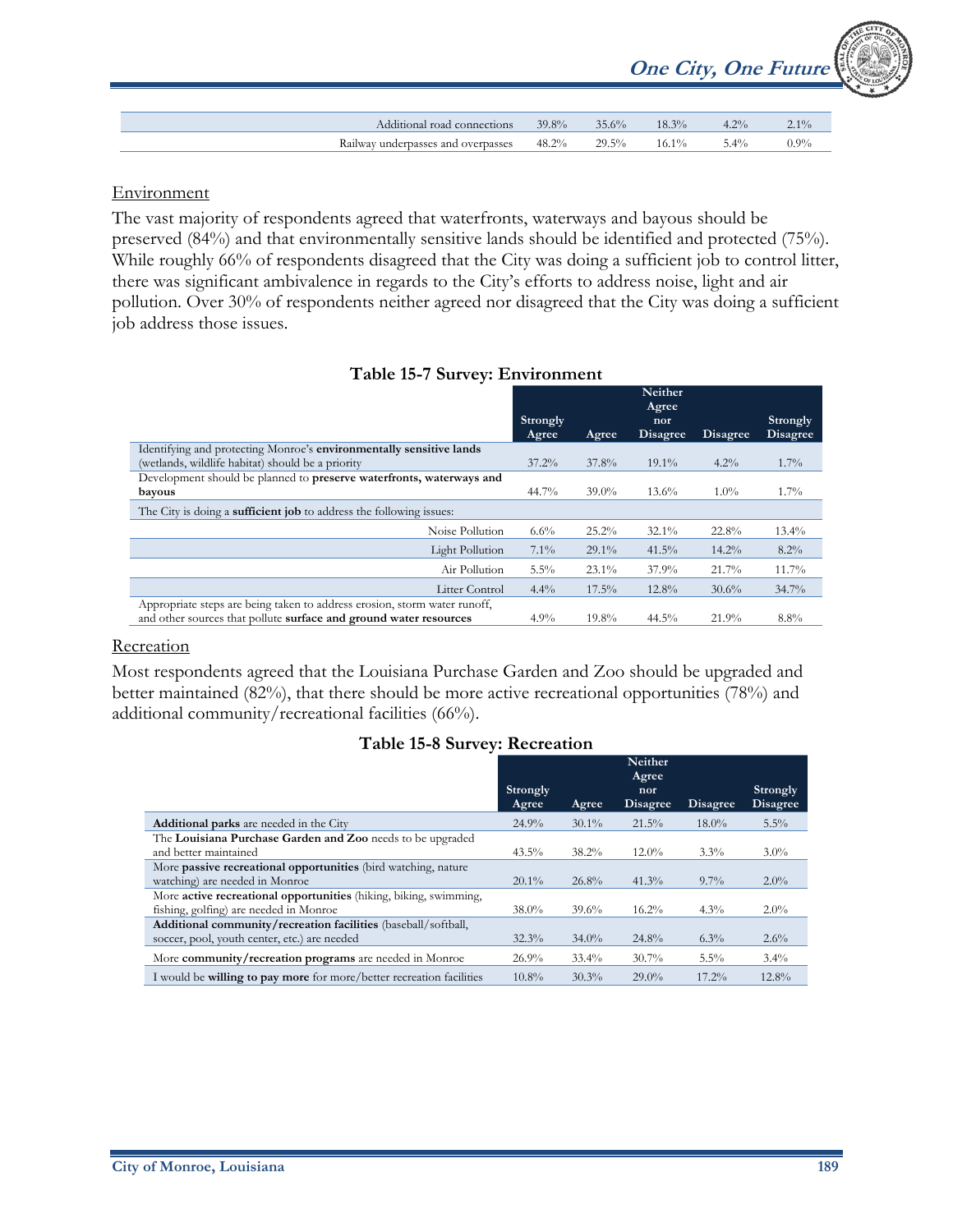## Economy and Business Services

The vast majority of respondents agreed that the City should be promoted (92%) and business development and local small businesses should be encouraged (93%). Specifically, businesses in educational and research (93%) and health and medical fields should be encouraged (90%). Most respondents agreed that the City's image should be improved by making the City more visually appealing (95%), improving the education system (93%) and identifying land and sites for development (88%). While 50% of respondents agreed that the City should have casino and riverboat gambling, 37% disagreed and 13% neither agreed nor disagreed.

|                                                                                                    | Strongly<br>Agree | Agree    | Neither<br>Agree nor<br><b>Disagree</b> | <b>Disagree</b> | Strongly<br>Disagree |
|----------------------------------------------------------------------------------------------------|-------------------|----------|-----------------------------------------|-----------------|----------------------|
| The City should support business development and local small businesses                            | $56.2\%$          | 36.4%    | $6.2\%$                                 | $1.0\%$         | 0.3%                 |
| The City should encourage businesses in the <b>health and medical</b> fields to locate in Monroe   | 54.2%             | 35.4%    | 8.4%                                    | $1.0\%$         | $1.0\%$              |
| The City should encourage educational and research businesses to locate in Monroe                  | 57.8%             | $35.0\%$ | $6.2\%$                                 | $0.3\%$         | $0.7\%$              |
| More large-scale destination retail is needed in Monroe                                            | $31.3\%$          | 35.7%    | 22.6%                                   | $7.7\%$         | $2.7\%$              |
| The Ouachita Port should be better promoted for economic development                               | $46.2\%$          | 36.4%    | 15.7%                                   | $0.7\%$         | $1.0\%$              |
| We need an arena and civic center that can attract bigger and better shows and events to<br>Monroe | 42.5%             | 26.8%    | $19.0\%$                                | $9.5\%$         | 2.3%                 |
| We need to <b>promote Monroe</b> to attract people to live and do business here                    | $61.1\%$          | 30.4%    | $5.6\%$                                 | $2.0\%$         | $1.0\%$              |
| Monroe should have casino and riverboat gambling                                                   | $34.2\%$          | $16.4\%$ | 12.8%                                   | $10.2\%$        | 26.3%                |
| Monroe's image should be improved and enhanced by:                                                 |                   |          |                                         |                 |                      |
| Concentrating on making the City more visually appealing                                           | 64.3%             | $31.0\%$ | $2.7\%$                                 | $0.7\%$         | $1.3\%$              |
| Concentrating on making the City easier to get around                                              | 42.6%             | 41.9%    | 12.8%                                   | $2.4\%$         | 0.3%                 |
| Identifying land and sites for development and promoting them                                      | 49.7%             | 38.6%    | $10.1\%$                                | $1.0\%$         | $0.7\%$              |
| Developing additional incentives and tax breaks                                                    | 49.8%             | 35.1%    | $11.4\%$                                | $2.0\%$         | $1.7\%$              |
| Improving the education system                                                                     | $60.9\%$          | 31.9%    | $5.2\%$                                 | $0.7\%$         | $1.3\%$              |
| Improving housing                                                                                  | $45.5\%$          | $34.8\%$ | $15.4\%$                                | 2.3%            | $2.0\%$              |

## **Table 15-9 Survey: Economy & Business Services**

## **15.5 Interactive Public Meetings**

Issue Identification – Public Workshop

The same interactive public workshop was held at three different community centers within the City:

October 22, 2007 – Saul Adler Community Center (28 attendees)

October 24, 2007 – Liller Maddox Marbles Community Center (21 attendees)

October 25, 2007 – Emily Parker Robinson Community Center (34 attendees)

Three were a total of 83 attendees at the three meetings. Participants received a brief PowerPoint presentation that explained the Comprehensive Plan process, summarized the results from the community survey and highlighted findings from the preliminary community inventory. Following The PowerPoint presentation participants were asked to individually answer several questions about land use, circulation, economy and community services in the City. They were then asked to work in small groups to locate on a map the locations where identified issues existed or where there was a need for some action. Finally, each group was asked to identify their top three issues and to share those issues with the other groups.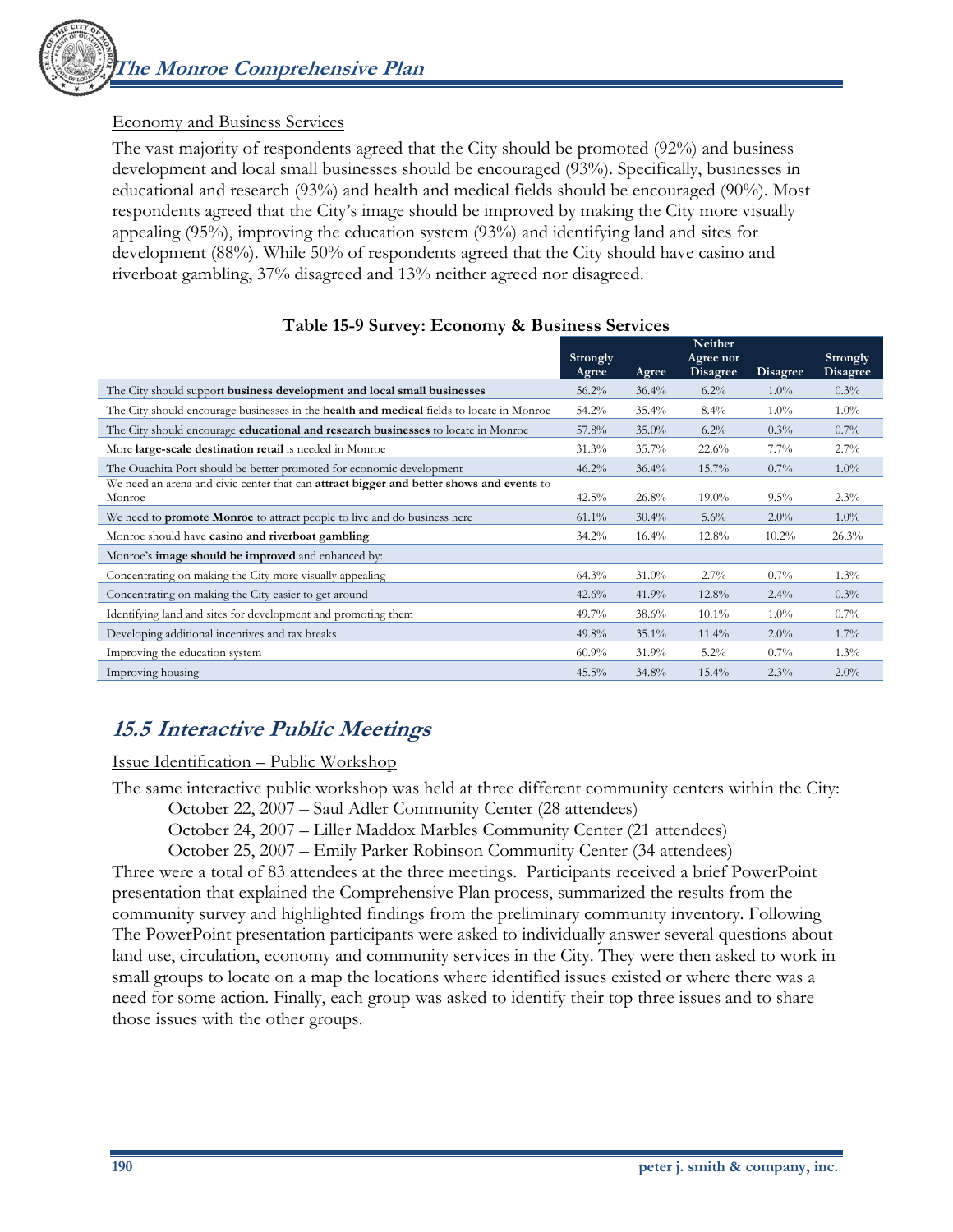In regards to land use, the issues that generated the greatest consensus were the need for more affordable housing and the need for improvements in the appearance of commercial development. There was also strong agreement regarding the need for safer rail crossing, the need to identify land to be redeveloped for industrial development and the need to better address storm water and drainage issues.

The table below summarizes the attitudes of the participants on the issues identified in the workbooks.

| <b>Land Use</b>                                                                                                                            | <b>Strongly</b><br>Agree | Agree  | <b>Neither</b><br>Agree nor<br><b>Disagree</b> | <b>Disagree</b> | <b>Strongly</b><br>Disagree |
|--------------------------------------------------------------------------------------------------------------------------------------------|--------------------------|--------|------------------------------------------------|-----------------|-----------------------------|
| Monroe needs to develop more affordable housing<br>including single- and multi-family.                                                     | 58.1%                    | 32.3%  | $8.1\%$                                        | $0.0\%$         | $1.6\%$                     |
| The overall appearance of commercial development<br>in the City should be better.                                                          | 59.0%                    | 31.1%  | 8.2%                                           | $0.0\%$         | $1.6\%$                     |
| The overall appearance of residential development<br>in the City should be better.                                                         | $27.9\%$                 | 31.1%  | 14.8%                                          | $11.5\%$        | 14.8%                       |
| Dense mixed-use developments with both<br>commercial and residential together should be<br>encouraged in Monroe.                           | 39.3%                    | 34.4%  | 19.7%                                          | 6.6%            | $0.0\%$                     |
| Circulation                                                                                                                                | <b>Strongly</b><br>Agree | Agree  | <b>Neither</b><br>Agree nor<br><b>Disagree</b> | <b>Disagree</b> | Strongly<br><b>Disagree</b> |
| I am concerned with the volume of traffic and<br>traffic safety in the City.                                                               | 39%                      | 34%    | 20%                                            | $7\%$           | $0\%$                       |
| Additional parking is needed in the City.                                                                                                  | 38%                      | 23%    | 33%                                            | $3\%$           | $3\%$                       |
| Pedestrian safety is an issue in Monroe and there is<br>a need for more sidewalks.                                                         | 61%                      | 20%    | 15%                                            | $2\%$           | $3\%$                       |
| There is a need for safer rail crossings in Monroe.                                                                                        | 62%                      | $21\%$ | 13%                                            | $3\%$           | $0\%$                       |
| A comprehensive trail system for recreation and<br>transportation purposes is needed in the City.                                          | 39%                      | 27%    | $22\%$                                         | $7\%$           | $5\%$                       |
| Economy                                                                                                                                    | <b>Strongly</b><br>Agree | Agree  | Neither<br>Agree nor<br><b>Disagree</b>        | <b>Disagree</b> | Strongly<br><b>Disagree</b> |
| Monroe needs concentrated neighborhood<br>commercial and retail service areas.                                                             | $23.0\%$                 | 37.7%  | 16.4%                                          | $13.1\%$        | $9.8\%$                     |
| Monroe needs to identify land that could be<br>redeveloped for industrial development such as<br>manufacturing and light industrial.       | $50.8\%$                 | 39.0%  | $6.8\%$                                        | $3.4\%$         | $0.0\%$                     |
| Monroe has potential tourism destinations.                                                                                                 | $36.1\%$                 | 39.3%  | 14.8%                                          | $8.2\%$         | $1.6\%$                     |
| The Monroe economic development strategy of                                                                                                |                          |        |                                                |                 |                             |
| pursuing specific industry sectors such as financial<br>services, plastics manufacturing, pharmaceutical and<br>healthcare is a good idea. | 38.6%                    | 40.4%  | $7.0\%$                                        | $10.5\%$        | $3.5\%$                     |
| <b>Community Services</b>                                                                                                                  | Strongly<br>Agree        | Agree  | <b>Neither</b><br>Agree nor<br><b>Disagree</b> | <b>Disagree</b> | Strongly<br><b>Disagree</b> |
| Monroe needs to better address storm water and<br>drainage issues.<br>There are adequate community and recreation                          | 53.3%                    | 35.0%  | $10.0\%$                                       | 1.7%            | $0.0\%$                     |

## **Table 15-10 Public Workshop: Issue Identification**